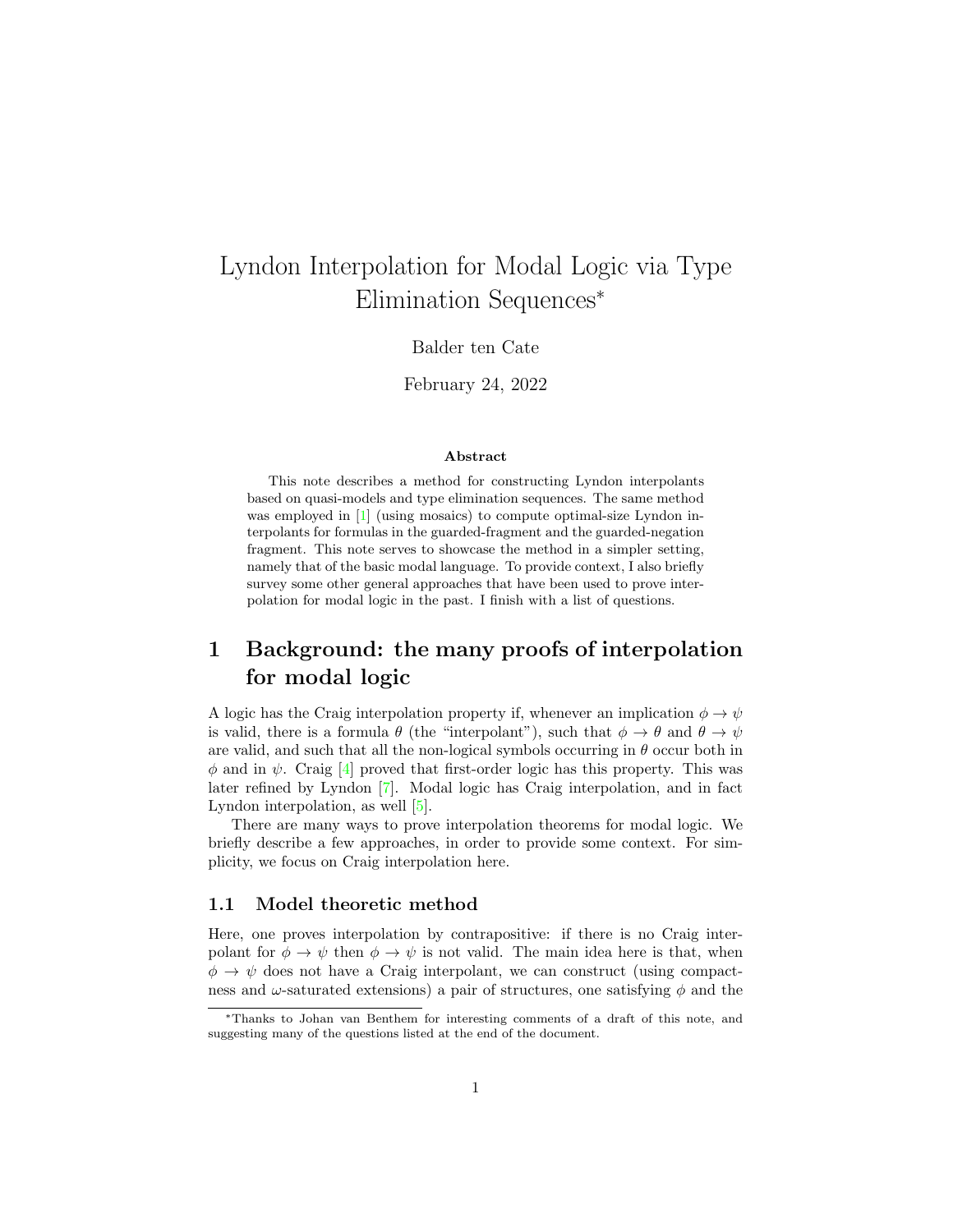other satisfying  $\neg \psi$ , such that the two structures are bisimilar with respect to the common language. These two structures can then be combined with each other by taking a *bisimulation product* to obtain a model for  $\phi \wedge \neg \psi$  [\[9\]](#page-11-1). This approach generalizes to the modal logic of any elementary frame class closed under bisimulation products and generated subframes. A self-contained exposition can be found in [\[3\]](#page-10-3), which also gives a precise syntactic characterization of first-order frame conditions that are closed under bisimulation products and generated subframes.

Gabbay [\[5\]](#page-10-2)'s original proof of Craig interpolation for modal logic falls in this category of model-theoretic proofs, even though the amalgamation operation was not yet as clearly spelled out yet. Amalgamation operations can also be studied in an algebraic setting, cf. the long line of work by Maksimova [\[8\]](#page-11-2). See also  $[6]$ .

### 1.2 Proof theoretic method

An interpolant for  $\phi \to \psi$  can also be constructed from a proof of the validity of  $\phi \to \psi$ , in a suitable proof system such as a tableau calculus. See for instance [\[11\]](#page-11-4).

### 1.3 Syntactic (automata theoretic) method

A modal formula is in ∇-normal form if it is a (possibly empty) disjunction of formulas generated by the following grammar:

$$
\phi \quad ::= \quad (\neg) p_1 \wedge \cdots \wedge (\neg) p_n \quad | \quad (\neg) p_1 \wedge \cdots \wedge (\neg) p_n \wedge \nabla(\phi_1, \ldots, \phi_m)
$$

where  $m, n \geq 0$  and where  $p_1, \ldots, p_n$  are distinct proposition letters. The semantics of the  $\nabla$  operator as follows:  $M, w \models \nabla(\phi_1, \ldots, \phi_m)$  holds if each  $\phi_i$ is true in some successor and each successor satisfies some  $\phi_i$ . Note that  $\nabla$ can be expressed in terms of  $\Diamond$  and  $\Box$ , and similarly vice versa. Every modal formula is equivalent to one in  $\nabla$ -normal form (by means of simple syntactic rewrite rules).

If  $\phi \to \psi$  is valid, we can construct a Craig interpolant by rewriting  $\phi$  to  $\nabla$ normal form and then simply dropping all (positive and negative) occurrences of proposition letters from it that are not in the common language. (Lyndon interpolants can be obtained similarly by dropping positive (negative) occurrences of proposition letters that do not occur positively (negatively) in  $\psi$ ). This surprisingly simple construction, in fact, yields something stronger than Craig interpolation, namely uniform interpolation. Furthermore, since normalization to ∇-normal form can be performed in exponential time, this yields Craig interpolants of single exponential size (even without requiring a DAG-representation for the interpolant). Details can be found for instance in  $[12]$  (the results there are phrased in terms of the description logic  $\mathcal{ALC}$  which is simply a notational variant of modal logic with multiple modalities).

Although it may not be apparent from this purely syntactic presentation, there is a strong automata-theoretic underpinning to this approach. Modal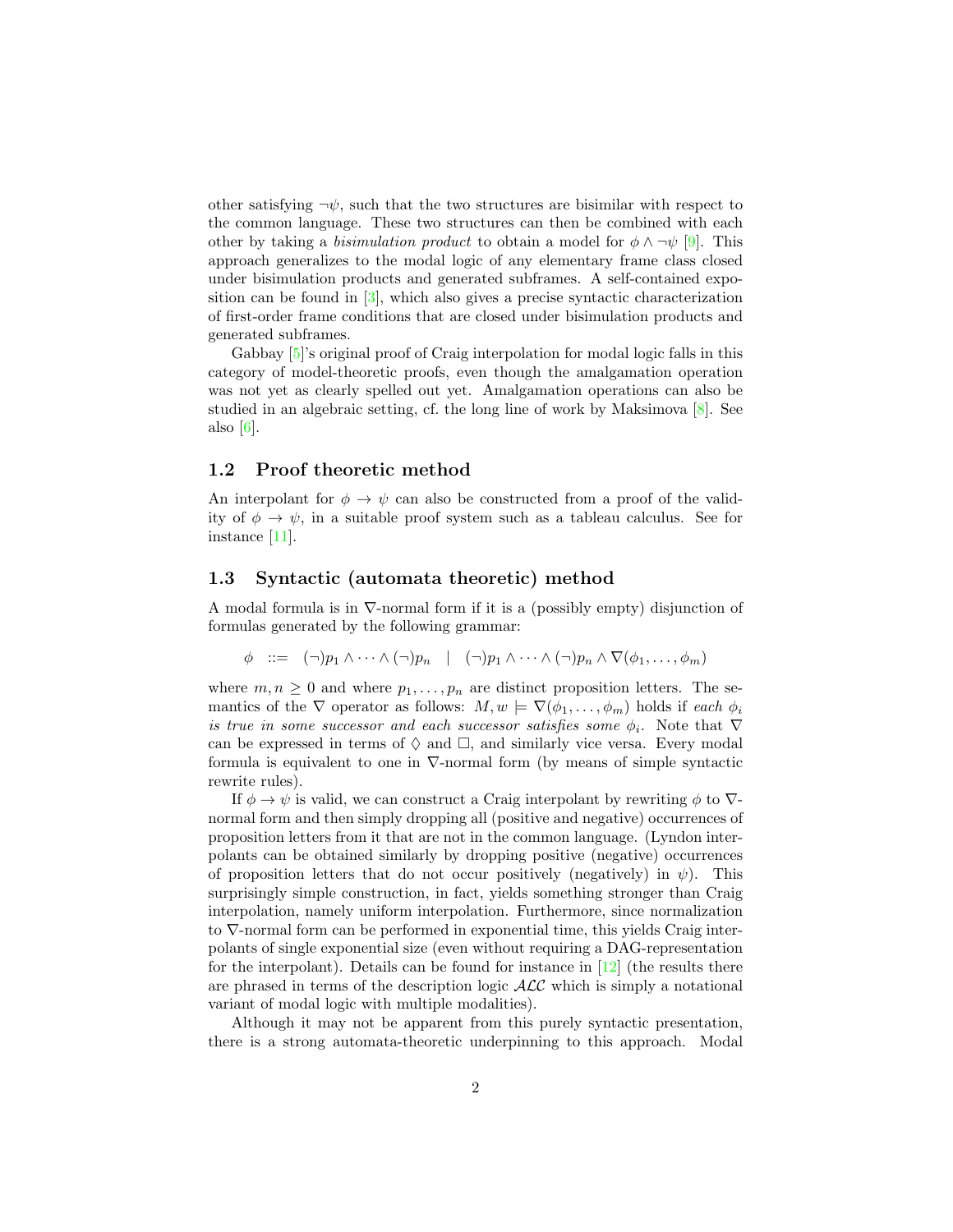formulas in ∇-normal form can be naturally viewed as tree automata, and the operation of "dropping all occurrences of proposition letters" corresponds to projection from the view point of automata theory.

The same construction also works for the modal  $\mu$ -calculus (although the proof of the ∇-normal form theorem is more involved here, cf. Yde Venema's lectures on the modal  $\mu$ -calculus). On the other the other hand, since this technique yields uniform interpolation, it does not allow us to prove Craig interpolation for logics that lack uniform interpolation (eg., the extension of modal logic with the global modality).

## 2 Quasi-models and type elimination sequences

The interpolation method we will now describe is one that was successfully applied to the guarded-fragment and the guarded-negation fragment in [\[1\]](#page-10-0). The construction used there (using mosaics) is quite involved, and the aim, here, is to illustrate the method in the simpler setting of the basic modal language.

In this section, we review quasi-models (a.k.a. type models) and type elimination sequences as a technique for deciding validity (or, equivalently, satisfiability). This technique can be traced back to  $[10]$  where it was used to show that the satisfiability problem for Propositional Dynamic Logic (PDL) is in ExpTime. In the next section, we then show how to extract interpolants from type elimination sequences.

A quasi-model is nothing more than a consistent collection of "types", where a type is simply a subset  $X \subseteq Y$ , where Y is some finite set of relevant formulas (for instance, Y may be the set of all subformulas of a given formula whose validity we are trying to determine).

Our presentation is specifically tailored to the case where the input formula (for which we want to test validity) is an implication between a pair of modal formulas. This will facilitate the interpolant-construction later. In addition, some of our definitions (e.g., the definition of subf below) are tailored in anticipation of the specific use case of constructing Lyndon interpolants.

#### Definition 1 (NNF, SUBF, and LITERALS)

• A formula is in negation normal form (NNF) if it is generated by

 $\chi ::= p | \neg p | \top | \bot | \chi_1 \wedge \chi_2 | \chi_1 \vee \chi_2 | \Diamond \chi | \Box \chi$ 

We denote by  $NNF(\chi)$  the result of bringing a formula  $\chi$  into NNF.

• If  $\chi$  is a formula in NNF, we denote by  $\text{SUBF}(\chi)$  the following set:

$$
SUBF(\alpha) = \{ \alpha \} \text{ for all } \alpha \text{ of the form } p, \neg p, \top \text{ or } \bot
$$
  
\n
$$
SUBF(\chi_1 \land \chi_2) = SUBF(\chi_1) \cup SUBF(\chi_2) \cup \{ \chi_1 \land \chi_2 \}
$$
  
\n
$$
SUBF(\chi_1 \lor \chi_2) = SUBF(\chi_1) \cup SUBF(\chi_2) \cup \{ \chi_1 \lor \chi_2 \}
$$
  
\n
$$
SUBF(\Diamond \chi) = SUBF(\chi) \cup \{ \Diamond \chi \}
$$
  
\n
$$
SUBF(\Box \chi) = SUBF(\chi) \cup \{ \Box \chi \}
$$

Note that  $\text{SUBF}(\neg p)$  does not include p.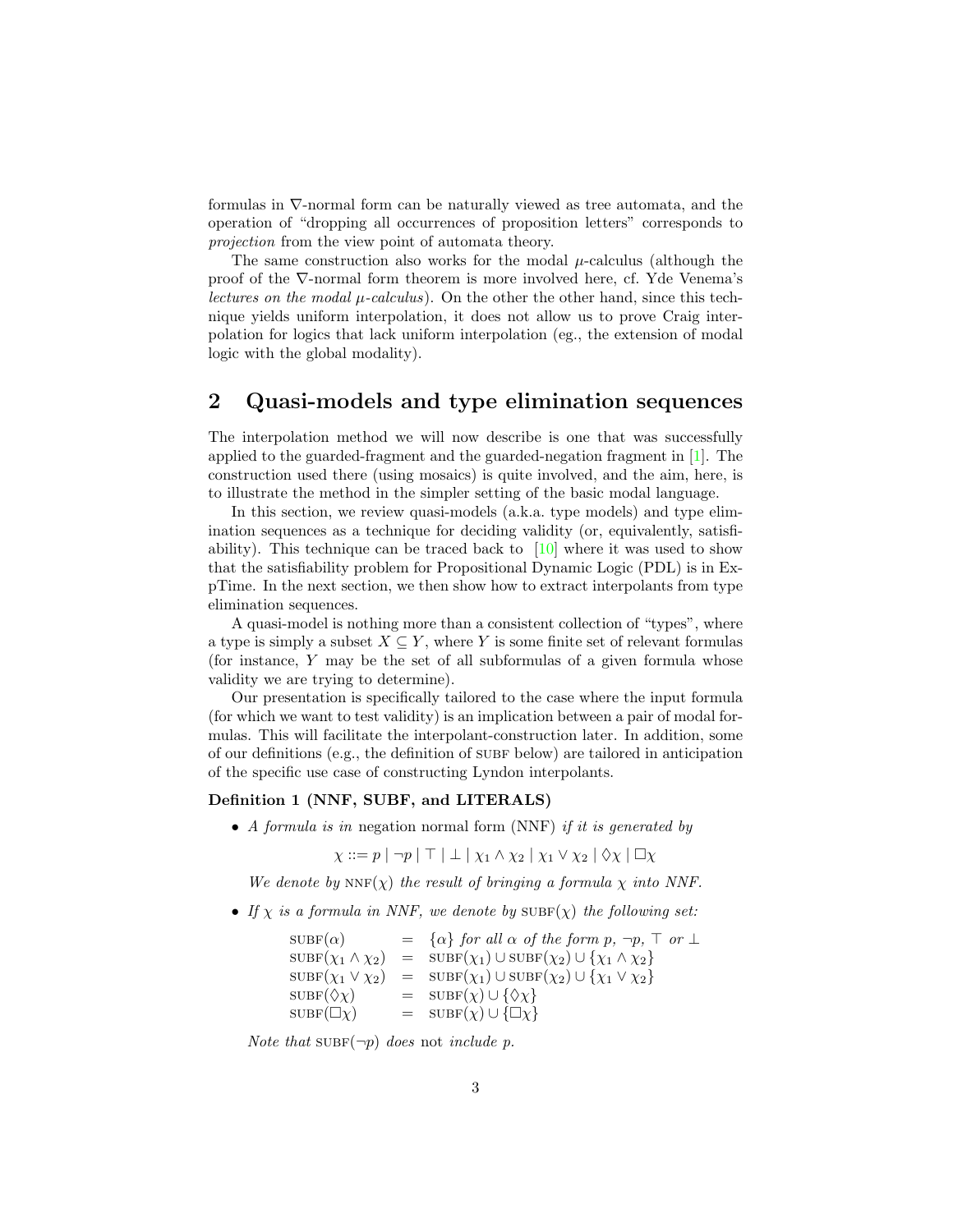• If  $\chi$  is a formula in NNF, we denote by LITERALS( $\chi$ ) the set of all formulas in  $\text{SUBF}(\chi)$  of the form p or  $\neg p$ . For example, LITERALS( $\Box p \land \Diamond \neg q$ ) =  $\{p, \neg q\}.$ 

Fix a modal implication  $\phi \to \psi$ . The next few definitions are all relative to the given choice of the modal formulas  $\phi$  and  $\psi$ .

#### Definition 2 (Types; Overlap-Consistency)

- 1. By a consistent subset of  $\text{SUBF}(\chi)$  we mean a subset  $X \subseteq \text{SUBF}(\chi)$  such that (i) whenever  $\chi_1 \wedge \chi_2 \in X$ , then  $\chi_1, \chi_2 \in X$ ; (ii) whenever  $\chi_1 \vee \chi_2 \in X$ , then at least one of  $\chi_1, \chi_2$  belongs to X; (iii)  $\perp \notin X$ ; and (iv) it is not the case that  $p, \neg p \in X$  for some proposition letter p.
- 2. An L-type is a consistent subset of  $\text{SUBF}(NNF(\phi))$ , and an R-type is a consistent subset of SUBF(NNF( $\neg\psi$ )). A combined type (or just type for short) is a pair  $\tau = (\tau_L, \tau_R)$  where  $\tau_L$  is an L-type and  $\tau_R$  is an R-type.
- 3. A type  $\tau = (\tau_L, \tau_R)$  is overlap-consistent if there does not exist a proposition letter p such that  $p \in \tau_L$  and  $\neg p \in \tau_R$  or vice versa.

**Definition 3 (Viable successor)** Let  $\tau, \tau'$  be D-types, for  $D \in \{L, R\}$ . We say that  $\tau'$  is a viable successor for  $\tau$  (notation:  $\tau \Rightarrow \tau'$ ) if for every formula of the form  $\Box \chi$  belonging to  $\tau$ ,  $\chi$  belongs to  $\tau'$ . This definition extends naturally to combined types: we say that  $\tau \Rightarrow \tau'$  holds if  $\tau_L \Rightarrow \tau'_L$  and  $\tau_R \Rightarrow \tau'_R$ .

<span id="page-3-1"></span>**Definition 4 (Quasi-model)** A quasi-model is a set  $X$  of (combined) types, such that

- 1. Every  $\tau \in X$  is overlap-consistent.
- 2. For all  $\tau \in X$  and  $\Diamond \chi \in \tau_D$  (with  $D \in \{L, R\}$ ), there is  $\tau' \in X$  such that  $\tau \Rightarrow \tau'$  and  $\chi \in \tau'_D$ .

This completes the definition of quasi-models. The next theorem states that quasi-models can be used to decide validity of  $\phi \to \psi$ .

<span id="page-3-0"></span>Theorem 1 (Soundness and completeness of quasi-models) The modal formula  $\phi \wedge \neg \psi$  is satisfiable if and only if there is a quasi-model X with a type  $\tau = (\tau_L, \tau_R) \in X$  such that  $NNF(\phi) \in \tau_L$  and  $NNF(\neg \psi) \in \tau_R$ .

**Proof.** (sketch) In one direction, suppose  $M, w \models \phi \land \neg \psi$ . For every world v of M, we define its type  $\tau(v)$  to be  $(\tau_L(v), \tau_R(v))$ , where  $\tau_L(v)$  is the set of formulas from  $\text{SUBF}(NNF(\phi))$  true at v, and  $\tau_R(v)$  is the set of formulas from  $\text{SUBF}(\text{NNF}(\neg \psi))$  true at v. Let  $X = \{\tau(v) \mid v \text{ a world of } M\}$ . Then it is easy to show that  $X$  is a quasi-model.

Conversely, suppose X is a quasi-model with a type  $\tau = (\tau_L, \tau_R) \in X$  such that  $\phi \in \tau_L$  and  $\dot{\neg} \psi \in \tau_R$ . We construct a model as follows: for each  $\tau' \in X$  we create a world  $w_{\tau'}$ . The accessibility relation connects a pair of worlds  $(w_{\tau'}, w_{\tau''})$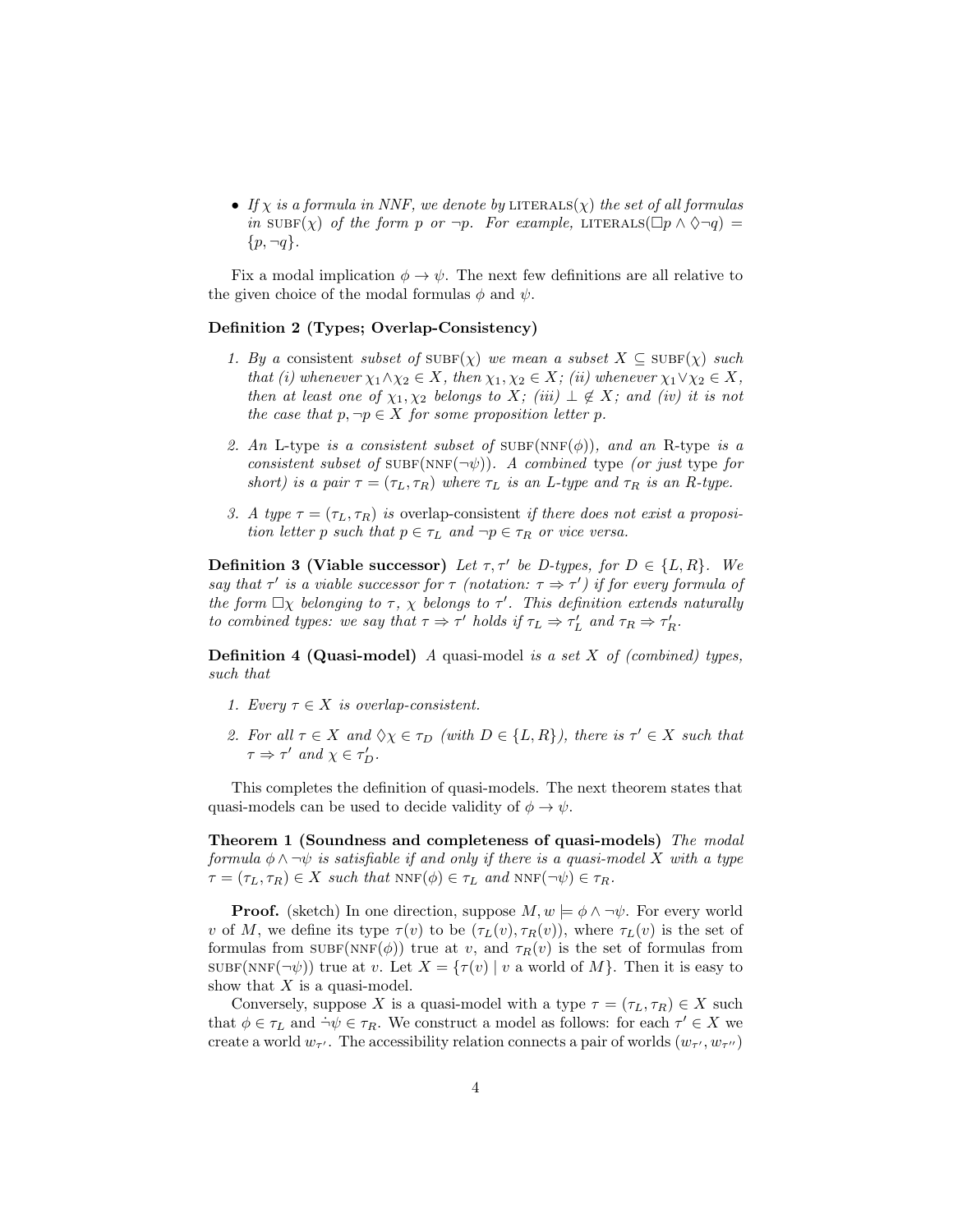whenever  $\tau' \Rightarrow \tau''$ . Finally, a proposition letter p is set to true at  $w_{\tau'}$  whenever  $p \in \tau_L' \cup \tau_R'$ . It is easy to show (by induction) that the resulting model  $M_X$ satisfies the following truth lemma:

$$
M_X, w_{\tau'} \models \chi \text{ for all } \chi \in \tau'_L \cup \tau'_R
$$

In particular, it follows that  $M_X, w_\tau \models \phi \land \neg \psi$ .

Clearly, a quasi-model is a finite object. More precisely, since a type is a polynomial-sized object, a quasi-model is an object of singly exponential size (as a function of the size of  $\phi$  and  $\psi$ ). Therefore, Theorem [1](#page-3-0) provides us with a decision procedure for testing satisfiability of  $\phi \land \neg \psi$ . The immediate upper bound we get from this theorem is NExpTime (by non-deterministically guessing the quasi-model). In fact, we can do a little better.

Definition 5 (Type elimination sequence) A type elimination sequence is a sequence  $X_0, \ldots, X_n$  where

- 1.  $X_0$  is the set of all types,
- 2. each  $X_{i+1}$  is obtained from  $X_i$  by removing a type  $\tau \in X_i$  that fails to satisfy condition 1 or 2 from the definition of quasi-models.
- 3.  $X_n$  is a quasi-model.

It is easy to see that a type elimination sequence always exists (note that  $X_0$  is finite and that  $X_n$  may be empty).

#### <span id="page-4-0"></span>Theorem 2

- 1. All type elimination sequences (for the given formulas  $\phi, \psi$ ) end in the same quasi-model  $X_n$ , which can equivalently be characterized as the maximal quasi-model, and as the union of all quasi-models.
- 2. The modal formula  $\phi \wedge \neg \psi$  is satisfiable if and only if  $X_n$  contains a type  $\tau$  with NNF( $\phi$ )  $\in \tau_L$  and NNF( $\neg \psi$ )  $\in \tau_R$ .

#### Proof. (sketch)

For item 1, it suffices to observe that, if  $X_0, \ldots, X_n$  is a type elimination sequence and X is any quasi-model, then,  $X \subseteq X_i$  for all  $i \leq n$ . Indeed, this can be shown by a straightforward induction on  $i$ .

For item 2, if  $\phi \wedge \neg \psi$  is satisfiable, then let X be the quasi-model given by Theorem [1.](#page-3-0) By item 1, we have that  $X \subseteq X_n$ , and hence,  $X_n$  contains a type  $\tau$  with  $NNF(\phi) \in \tau_L$  and  $NNF(\neg \psi) \in \tau_R$ . If, on the other hand,  $\phi \wedge \neg \psi$ is not satisfiable, then it follows from Theorem [1](#page-3-0) that there is no quasi-model containing a type  $\tau$  with  $NNF(\phi) \in \tau_L$  and  $NNF(\neg \psi) \in \tau_R$ . In particular,  $X_n$ does not contain such a type. □

This puts the complexity in ExpTime: it suffices to construct an arbitrary type elimination sequence and inspect the final type set of the sequence. Note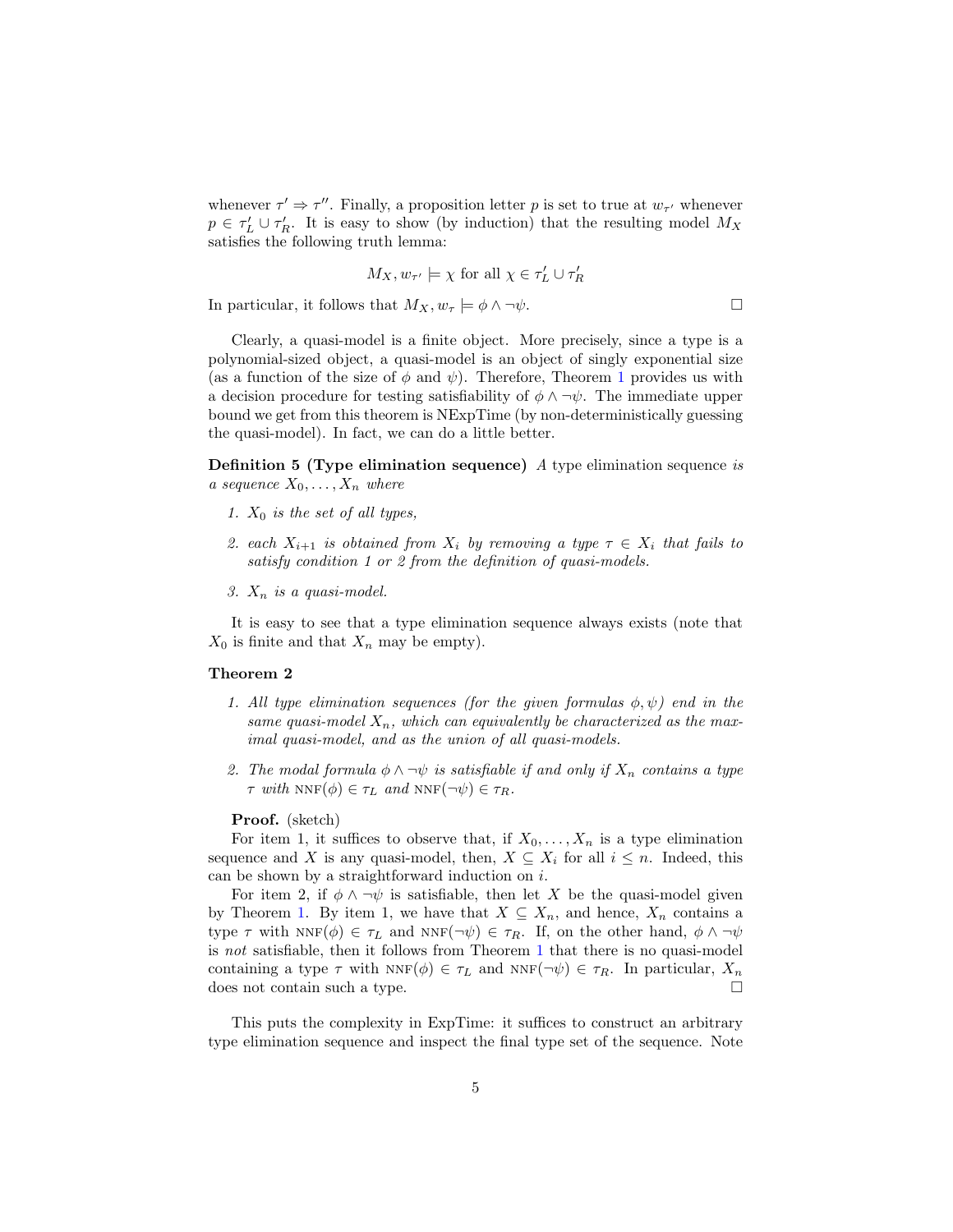that the length of the sequence is single exponential because one type gets eliminated each step. Note that this complexity upper bound is still not optimal, because the satisfiability problem for modal logic is in PSpace. However, the quasi-model method is quite generic and can be adapted to various extensions of modal logic that are ExpTime-complete, such as with the global modality (cf. Section [4\)](#page-8-0).

#### <span id="page-5-0"></span>2.1 Excursion: greatest fixed points vs least fixed points

Type elimination sequences can naturally be viewed as greatest fixed point computations. To make this precise, let  $T$  be the set of all types, and let  $F: 2^T \to 2^T$  be the (monotone) function given by

 $F(X) = \{ \tau \in T \mid \tau \text{ is overlap-consistent and for all } \Diamond \chi \in \tau_D \text{ (with } D \in \{L, R\}\text{),}$ there is a  $\tau' \in X$  such that  $\tau \Rightarrow \tau'$  and  $\chi \in \tau_D'$ 

It then follows immediately from Definition  $4$  and Theorem  $2(1)$  $2(1)$  that:

#### Theorem 3

- 1. Quasi-models are the pre-fixed points of F. That is, a set  $X \subseteq T$  is a quasi-model if and only if  $X \subseteq F(X)$ .
- 2. For any type-elimination sequence  $X_0, \ldots, X_n$ , we have that  $X_n$  is equal to the greatest fixed point of F.

This raises the question whether least fixed points also have a natural role to play in the story. For this, we need to define two further notions: well-founded models and type introduction sequences (the natural duals of type elimination sequences). We say that a Kripke model  $M$  is well-founded if every world w can be assigned an ordinal  $\delta(w)$ , in such a way that, whenever a world w has a successor  $v, \delta(v) < \delta(w)$ . If, in addition, all ordinals in question can be picked to be finite, then we say that M has finite depth.

Definition 6 (Type introduction sequence) A type introduction sequence is a sequence  $X_0, \ldots, X_n$ , where

- 1.  $X_0 = \emptyset$
- 2. Each  $X_{i+1}$  is a quasi-model that can be obtained from  $X_i$  by adding a type.
- 3. No extension of  $X_n$  with another type is a quasi-model.

Note that, since the empty set is a quasi-model, and the set  $T$  of all types is finite, a type introduction sequence always exists.

#### Theorem 4

1. All type introduction sequences (for the given formulas  $\phi, \psi$ ), end in the same quasi-model  $X_n$ , which is the least fixed point of F.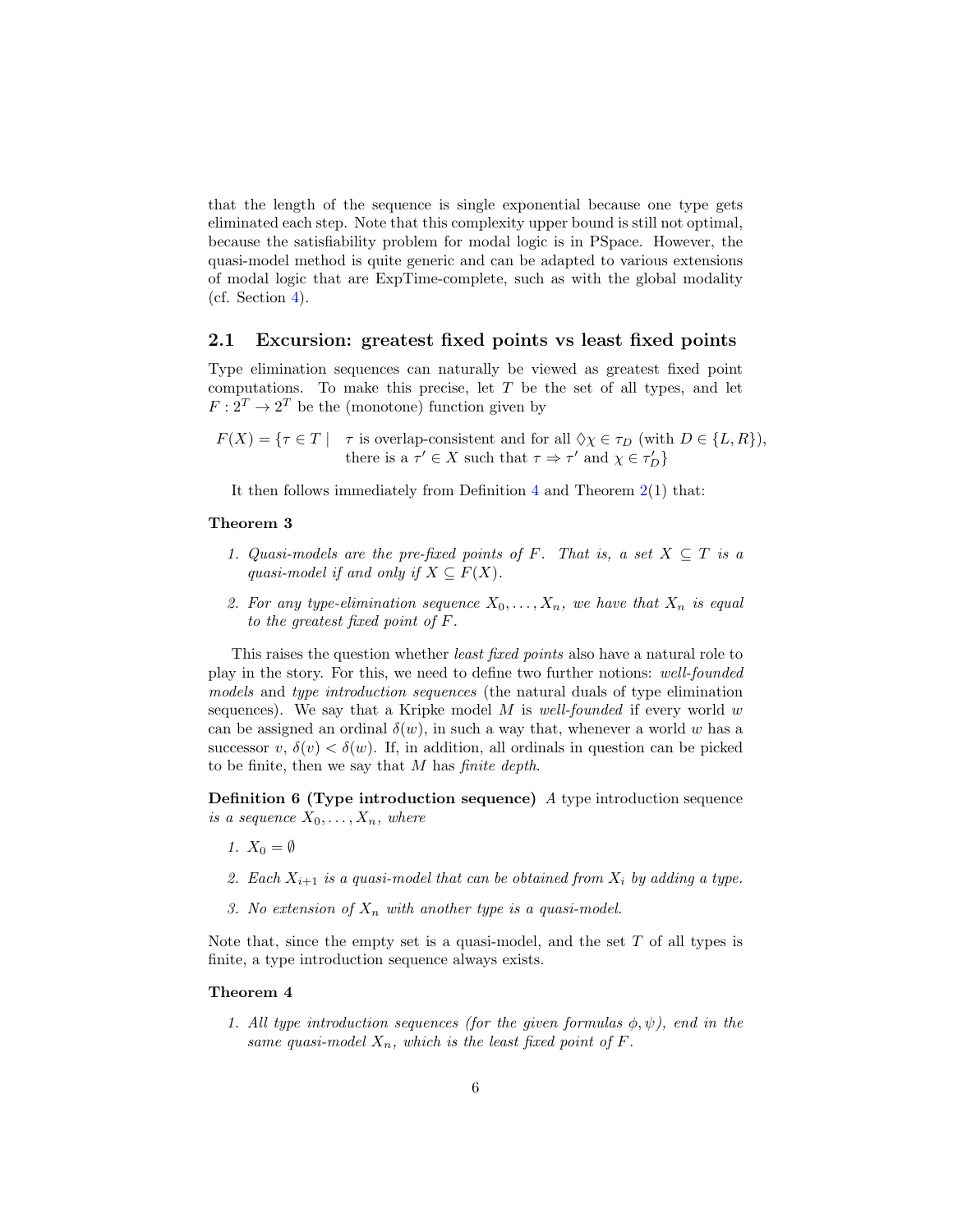2. The modal formula  $\phi \wedge \neg \psi$  is satisfiable in a well-founded model if and only if  $X_n$  contains a type  $\tau$  with  $NNF(\phi) \in \tau_L$  and  $NNF(\neg \psi) \in \tau_R$ .

**Proof.** (sketch) For item 1, it suffices to observe that if  $X_0, \ldots, X_n$  is a type introduction sequence, then (i)  $X_n$  is a fixed-point of F, and (ii) for all fixed points X of F, we have that  $X_i \subseteq X$  for all  $i \leq n$ . Claim (i) follows from the fact that  $X_n$  is a quasi-model, and hence a pre-fixed point, together with the fact that  $X_n$  is maximal; claim (ii) can be shown by induction on n, using the monotonicity of  $F$ .

For item 2, first suppose that  $M, w \models \phi \land \neg \psi$  and M is well-founded. By an ordinal induction on  $\delta(v)$ , we can show that, for all worlds v of M, the type  $\tau(v)$  of v belongs to every fixed point of F. In particular,  $\tau(w)$  belongs to  $X_n$ . Note that  $NNF(\phi) \in \tau_L(w)$  and  $NNF(\neg \psi) \in \tau_R(w)$ . Conversely, it is easy to show by induction on i that, for each type  $\tau$  in  $X_i$ , there is a well-founded model containing a world satisfying all the formulas in  $\tau$ . (Indeed, since there are only finitely many types to consider, a finite-depth model even suffices.) In particular, if  $NNF(\phi) \in \tau_L$  and  $NNF(\neg \psi) \in \tau_R$  for some  $\tau \in X_n$ , then  $\phi \wedge \neg \psi$  is satisfiable in a well-founded model.  $\Box$ 

Coincidentally, for formulas of the basic modal language, in the absence of frame conditions, it is known that satisfiability coincides with satisfiability in well-founded models (and with satisfiability in finite-depth models). Consequently, if we are interested in testing the satisfiability of  $\phi \land \neg \psi$ , we can freely choose to use type elimination sequences or type introduction sequences. However, in general (e.g., for modal logics of transitive frames) this equivalence no longer holds. Indeed, the modal logic of all transitive frames is K4 while the modal logic of the well-founded transitive frames is GL.

## 3 Constructing interpolants from type elimination sequences

Recall that a Lyndon interpolant for a valid implication  $\phi \to \psi$  is a formula  $\theta$ such that  $\phi \to \theta$  and  $\theta \to \psi$  are valid, and such that every proposition letter occurring positively (negatively) in  $\theta$  occurs positively (negatively) in both  $\phi$ and  $\psi$ . In particular, a Lyndon interpolant is a Craig interpolant (but not vice versa).

Fix modal formulas  $\phi, \psi$  such that  $\phi \rightarrow \psi$  is valid. By Theorem [2](#page-4-0) there is a type elimination sequence  $X_0, \ldots, X_n$  such that  $X_n$  does not contain any type  $\tau$  with NNF( $\phi$ )  $\in \tau_L$  and NNF( $\neg \psi$ )  $\in \tau_R$ . For the remainder of this section, we can fix such a sequence.

The core result is:

<span id="page-6-0"></span>**Theorem 5** If a type  $\tau = (\tau_L, \tau_R)$  gets eliminated in the sequence, then there is a modal formula  $\theta_{\tau}$ , such that

 $\bullet \models (\bigwedge \tau_L) \rightarrow \theta_{\tau}$  and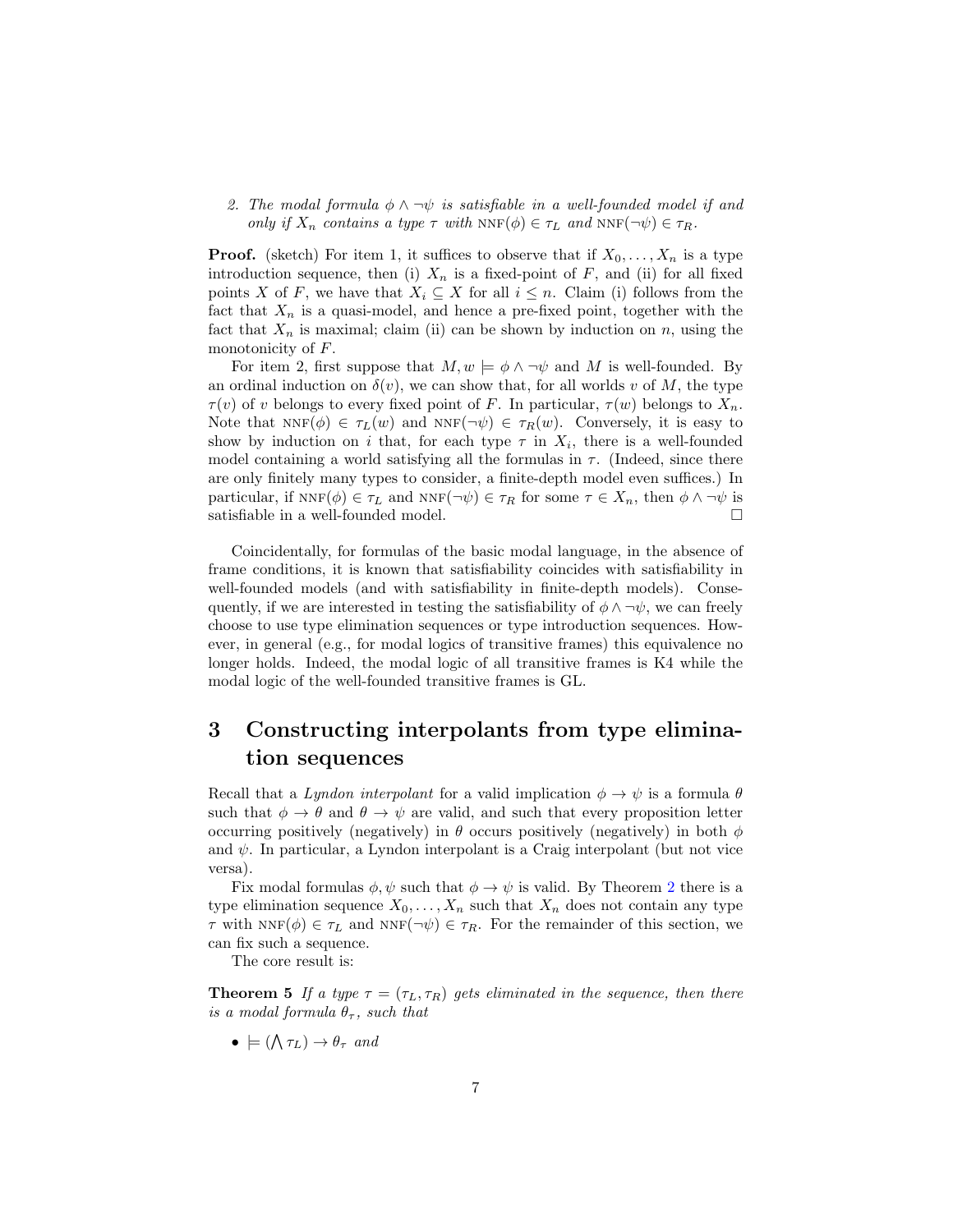- $\bullet \models \theta_{\tau} \rightarrow \neg(\bigwedge \tau_R)$  and
- Every proposition letter occurring positively (negatively) in  $\theta_{\tau}$  occurs positively (negatively) in both  $\phi$  and  $\psi$ .

In the remainder of this section, we will show, first of all, that, from this theorem we get, as a corollary, the Lyndon interpolation theorem; secondly, we will prove this theorem itself.

Corollary 1 (Lyndon interpolation)  $If \models \phi \rightarrow \psi$ , then

$$
\theta = \bigvee_{\substack{\tau_L \text{ an } L\text{-type} \\ \text{with } \phi \in \tau_L}} \bigwedge_{\substack{\tau_R \text{ an } R\text{-type} \\ \text{with } \phi \in \tau_R}} \theta_{(\tau_L, \tau_R)}
$$

is a Lyndon interpolant for  $\phi \to \psi$ .

**Proof.** If  $\phi \land \neg \psi$  is unsatisfiable, then the type elimination sequence ends in a quasi-model that does not contain a type  $\tau$  with  $\phi \in \tau_L$  and  $\dot{\neg} \psi \in \tau_R$ . Therefore, every such type gets eliminated. This shows that the above formula  $\theta$  is indeed well defined.

To see that  $\models \phi \rightarrow \theta$ , let  $M, w \models \phi$ . Let  $\tau_L$  be the L-type of w, i.e., the set of subformulas of  $\phi$  satisfied at w in M. By construction,  $M, w \models \bigwedge \tau_L$ . It follows from Theorem [5](#page-6-0) that, for all R-types  $\tau_R$  containing  $\dot{\neg} \psi$ , because  $(\tau_L, \tau_R)$ got eliminated, then  $M, w \models \theta_{(\tau_L, \tau_R)}$ . It follows that  $M, w \models \theta$ .

To see that  $\models \theta \rightarrow \psi$ , by contraposition, let  $M, w \not\models \psi$ . Let  $\tau_R$  be the Rtype of w, i.e., the set of subformulas of  $\psi$  satisfied at w in M. By construction,  $M, w \models \bigwedge \tau_R$ . It follows by Theorem [5](#page-6-0) that  $M, w \models \theta_{(\tau_L, \tau_R)}$  for all  $\tau_L$  containing  $\phi$ . Therefore,  $M, w \not\models \theta$ .

It remains only to prove Theorem [5.](#page-6-0)

#### Proof. (of Theorem [5\)](#page-6-0)

The proof is by induction on the stage at which the type gets eliminated. If a type  $\tau$  is eliminated, this is for one of two reasons:

1.  $\tau$  is not overlap-consistent. If  $p \in \tau_L$  and  $\neg p \in \tau_R$ , we pick  $\theta_{\tau} = p$ . Note that  $p \in \text{LITERALS}(\phi)$  and  $\neg p \in \text{LITERALS}(\text{NNF}(\neg \psi))$ . Since polarity of proposition letter occurrences is preserved when bringing formulas into normal form, and polarity of proposition letter occurrences is inverted when negating a formula, it follows that p occurs positively in both  $\phi$  and  $\psi$ . The case where  $\neg p \in \tau_L$  and  $p \in \tau_R$  is similar, except that we choose  $\theta_{\tau} = \neg p$ . By analogous reasoning, in this case, p must occur negatively in both  $\phi$  and  $\psi$ .

2. For some  $D \in \{L, R\}$ ,  $\tau_D$  contains a formula of the form  $\Diamond \chi$ , and every type  $\tau' = (\tau_L', \tau_R')$  satisfying  $\tau \Rightarrow \tau'$  and  $\chi \in \tau_D'$  has already been eliminated earlier on in the elimination sequence.

If  $D = L$ , then take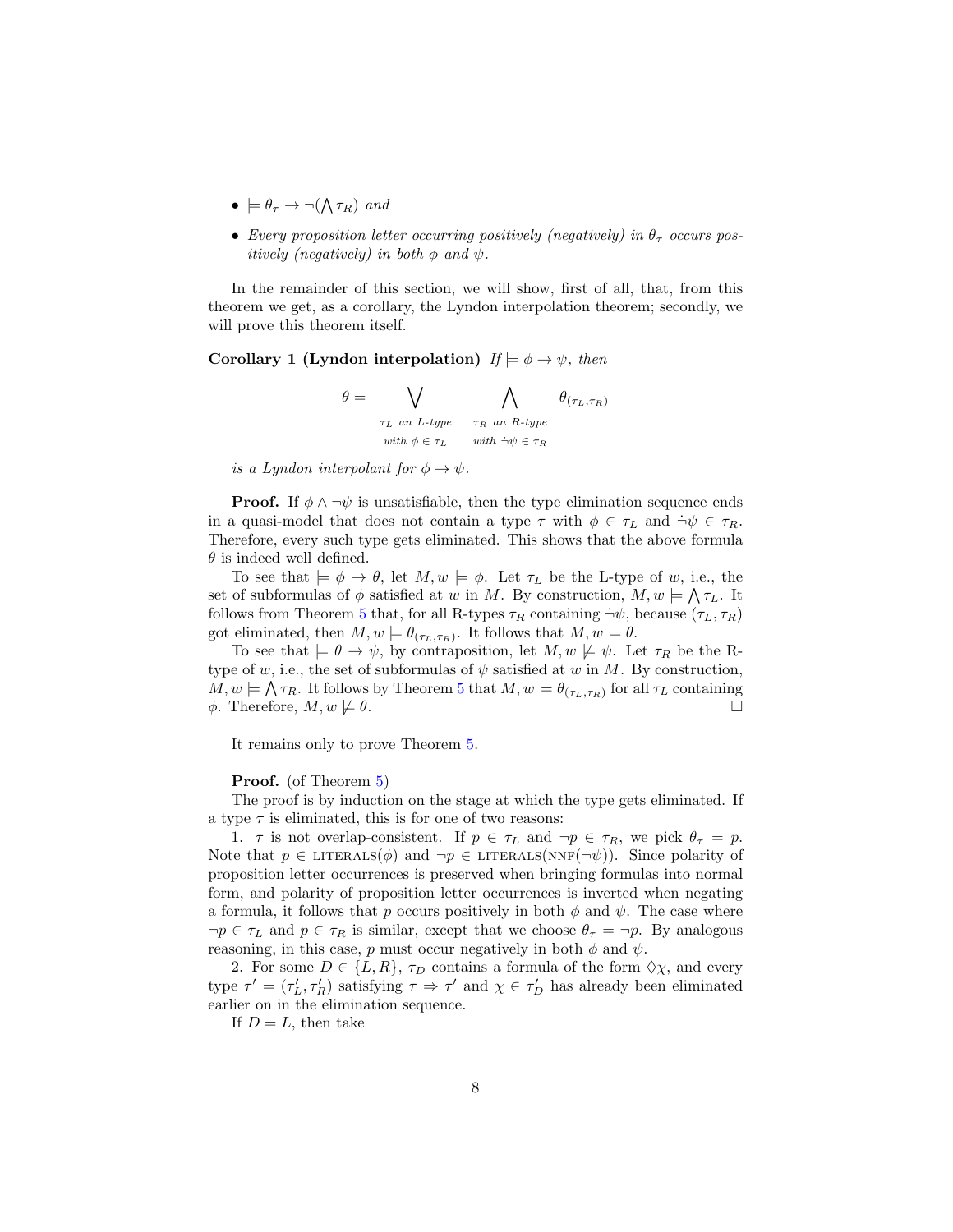$$
\begin{array}{lcl} \theta_{\tau} & = & \diamondsuit & \bigvee & \bigwedge & \bigwedge & \theta_{(\tau_L',\tau_R')} \\ & & & \tau_L' \text{ an L-type with } & \tau_R' \text{ an R-type with } \\ & & & \chi \in \tau_L' \text{ and } \tau_L \Rightarrow \tau_L' & \tau_R \Rightarrow \tau_R' \end{array}
$$

We need to show that (i)  $\models \bigwedge \tau_L \to \theta_\tau$  and (ii)  $\models \theta_\tau \to \neg(\bigwedge \tau_R)$ .

For (i), let  $M, w \models \bigwedge \tau_L$ . Then  $M, w \models \Diamond \chi$ . Let v be a witnessing successor, i.e.,  $(w, v) \in R^M$  and  $M, v \models \chi$ . Let  $\tau'_L$  be the L-type of v. By induction hypothesis, we have that  $\bigwedge \tau_L' \models \theta_{(\tau_L', \tau_R')}$  for all  $\tau_R'$  such that  $(\tau_L', \tau_R')$  got eliminated. It follows, by the induction hypothesis, that  $M, v \models$ <br> $\bigwedge_{\tau' \text{ an R-two with } \tau_R \to \tau'} \theta(\tau', \tau')$ . Hence,  $M, w \models \theta_{\tau}$ .  $\tau_R'$  an R-type with  $\tau_R \Rightarrow \tau_R' \theta(\tau_L', \tau_R')$ . Hence,  $M, w \models \theta_\tau$ .

For (ii), by contraposition, let  $M, w \models \neg \bigwedge \tau_R$ . We need to show that  $M, w \not\models$  $\theta_{\tau}$ . Let v be any successor of w, and let  $\tau_R'$  be the R-type of v. Observe that  $\tau_R \Rightarrow \tau_R'$ . It follows by the induction hypothesis that  $M, v \not\models \theta_{(\tau_L', \tau_R')}$ , for all  $\tau_L'$ such that  $(\tau_L', \tau_R')$  got eliminated. Therefore, Hence,  $M, w \not\models \theta_{\tau}$ .

This concludes the argument for  $D = L$ . If  $D = R$ , the argument is analogous, except that we reason dually, and we now take

$$
\theta_\tau \quad = \quad \square \quad \bigvee_{\tau_L' \text{ an $L$-type with} \atop \tau_L \Rightarrow \tau_L'} \quad \bigwedge_{\tau_R' \text{ an $R$-type with} \atop \chi \,\in \, \tau_R' \text{ and } \tau_R \Rightarrow \tau_R'}
$$

We omit the details, which are straightforward.  $\Box$ 

### 3.1 Complexity and size bounds

By a careful inspection of the above procedure it can be shown that this yields a method for constructing interpolants in exponential time, provided that the interpolants are represented succinctly using a DAG-style representation of formulas. If formulas are required to be represented as trees (without subformula sharing) then there is an extra exponential blowup and, in this case, the procedure runs in double exponential time and yields doubly-exponentially large interpolants. (By comparison, the interpolation method using ∇-normal form described in Section [1](#page-0-0) also runs in exponential time and produces singleexponential length interpolants, even without requiring a DAG representation.)

## <span id="page-8-0"></span>4 Discussion

As discussed before, there are many different methods for constructing interpolants for modal logic. Each has its own advantages. The method described here generalizes to guarded fragments [\[1\]](#page-10-0) and yields an effective procedure for interpolant construction that is optimal in terms of formula length and running time, in that context.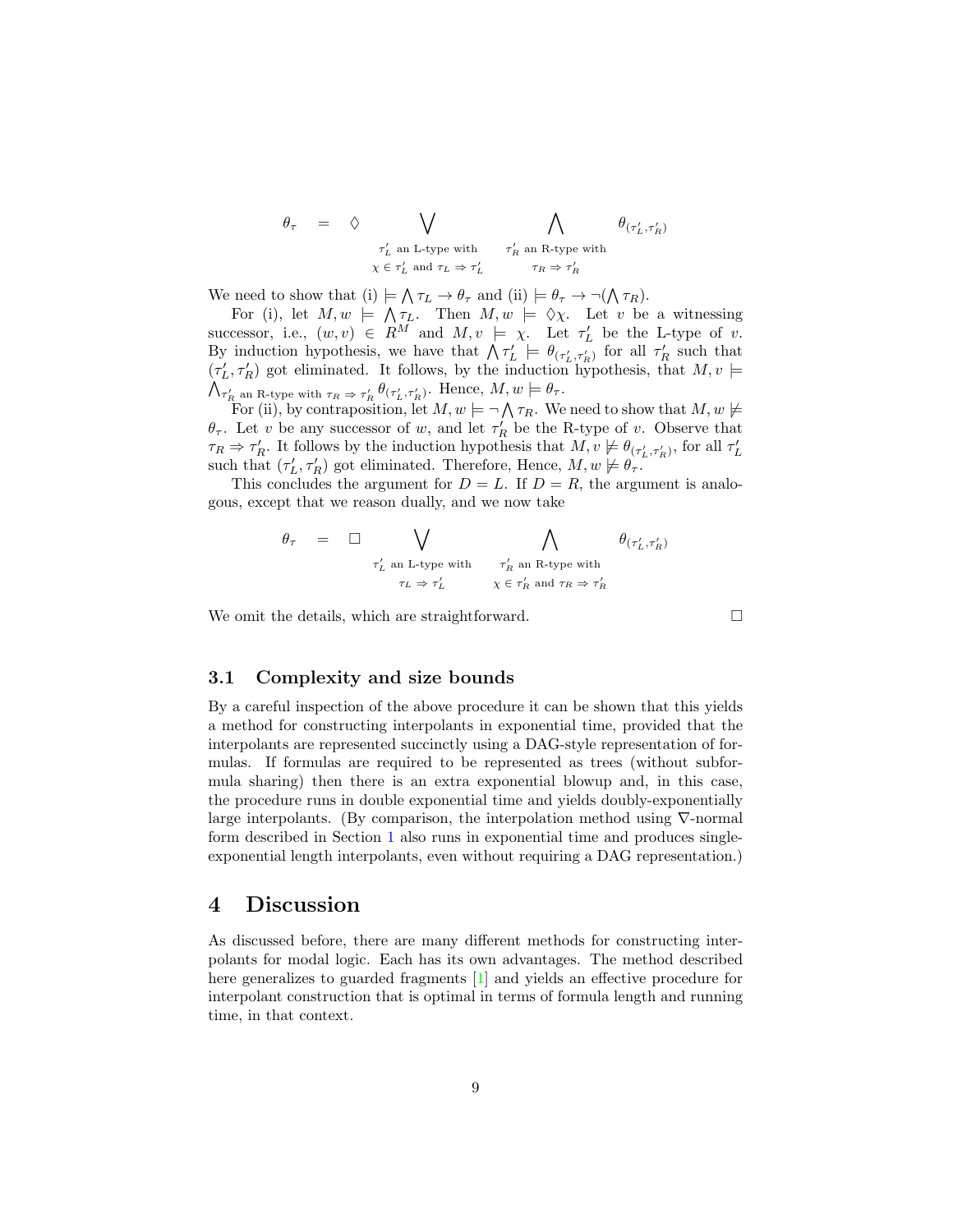Extensions of the basic modal language It seems likely that the above method can be adapted to extensions of the basic modal language (besides guarded fragments). In particular, it is natural to ask this question for extensions of the basic modal language that admit filtration.

As an example, consider the extension of the basic modal language with the global modality. In this case, (i) the definition of  $\Rightarrow$  can be adapted so that both types agree on all global statements they make, and (ii) the definition of a quasi-model can be suitable extended with a clause for the global modality. Note that unlike in the basic modal case, a quasi-model can now no longer be associated with a single Kripke model. Rather, the types in a quasi-model can be naturally partitioned in terms of whether they agree on all global statements they make; each part of this partition naturally gives rise to a different Kripke model. Nevertheless, Theorem [1](#page-3-0) and Theorem [2](#page-4-0) still holds true. The interpolant construction naturally extends as well. We omit the details here.

Also, unlike the model-theoretic approach we briefly described in Section [1,](#page-0-0) the techniques presented here are not inherently restricted to fragments of firstorder logic. They may also work for some non-first-order-definable extensions of the modal language.

Can the type-elimination-sequence method be used to show interpolation for graded modal logic? And, the extension of the basic modal language with a  $\Diamond^{\infty}$  modality ("there are infinitely many successors satisfying...")? And, monadic first-order logic with the infinity quantifier [\[2\]](#page-10-4)?

Modal logics of restricted frame classes Besides language extensions, it is also natural to ask whether the interpolation method via quasi-models can be extended to modal logics of restricted classes. A natural example is K4, the modal logic of the class of transitive frames.

Can the type-elimination-sequence method be used to show interpolation for  $K_4$ ? And (in the light of the discussion in Section [2.1\)](#page-5-0), can interpolation be shown for the modal logic Grz of well-founded transitive frames, by means of an induction on type-introductionsequences?

Note that the logics in question are known to have Craig interpolation. These questions are therefore more intended to generate insight in the generality of the method.

Can one prove a general interpolation result (and ExpTime complexity upper bound) for a larger class of modal logics of frame classes that admit filtration?

Type elimination sequences vs proofs By Theorem  $2$ , a modal implication  $\phi \rightarrow \psi$  is valid if and only if there is a type elimination sequence leading to a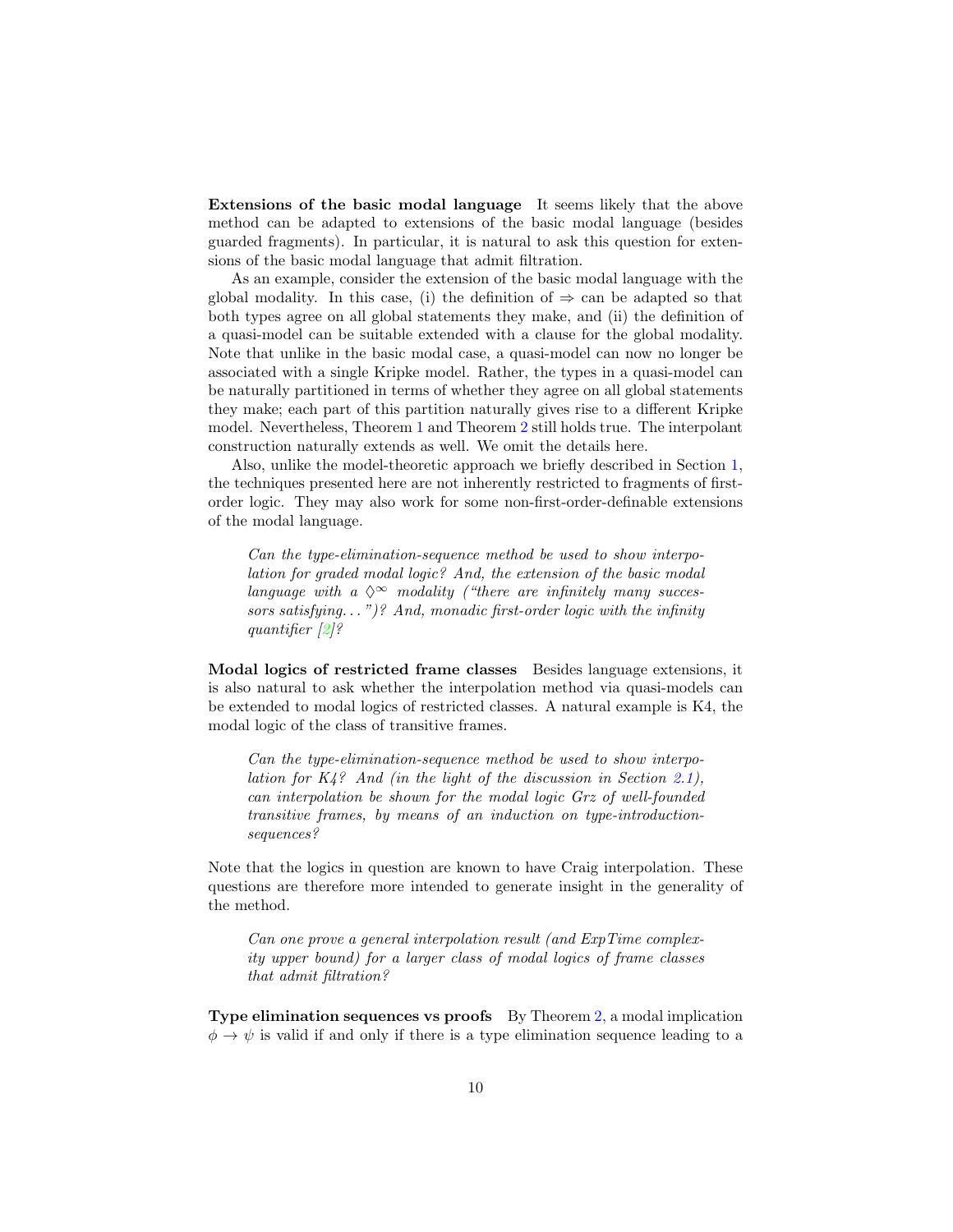quasi-model that does not contain any type  $\tau$  with  $NNF(\phi) \in \tau_L$  and  $NNF(\neg \psi) \in$  $\tau_R$ . At the same time, by the soundness and completeness of the axiomatic system K, this holds if and only if there is an axiomatic proof for  $\phi \to \psi$ . And similarly for other proof systems such as sequent calculi.

Can a proof (in some modal proof system) be extracted from a type elimination sequence?

Other refinements of Craig Interpolation As discussed in Section [1,](#page-0-0) modal logic admits a strong form of interpolation called uniform interpolation, where the interpolant does not depend on the consequent if the implication (only on its signature). This property is quite brittle. For instance, uniform interpolation is known to fail for the extension of modal logic with the global modality, as well as for the modal logic K4 of transitive frames (although it holds for the modal  $\mu$ -calculus).

Can the type-elimination-sequence based method be adapted to prove uniform interpolation for modal logic?

It is not clear that this is easy.

The same can be asked for several other, more modest, refinements of the Craig interpolation property, for instance in a multi-modal setting where we can interpolate over modalities, as well as possibly over  $\Diamond$ 's and  $\Box$ 's separately. It is more likely that the method can be adapted to prove such interpolation theorems.

## References

- <span id="page-10-0"></span>[1] Michael Benedikt, Balder Ten Cate, and Michael Vanden Boom. Effective interpolation and preservation in guarded logics. ACM Trans. Comput. Logic, 17(2), dec 2015.
- <span id="page-10-4"></span>[2] Facundo Carreiro, Alessandro Facchini, Yde Venema, and Fabio Zanasi. Model theory of monadic predicate logic with the infinity quantifier. Archive for Mathematical Logic, 2021.
- <span id="page-10-3"></span>[3] Balder ten Cate. Model Theory for Extended Modal Languages. PhD thesis, University of Amsterdam, 2005.
- <span id="page-10-1"></span>[4] William Craig. Three uses of the herbrand-gentzen theorem in relating model theory and proof theory. Journal of Symbolic Logic, 22(3):269–285, 1957.
- <span id="page-10-2"></span>[5] Dov M. Gabbay. Craig's interpolation theorem for modal logics. In Wilfrid Hodges, editor, Conference in Mathematical Logic — London '70, pages 111–127, Berlin, Heidelberg, 1972. Springer Berlin Heidelberg.